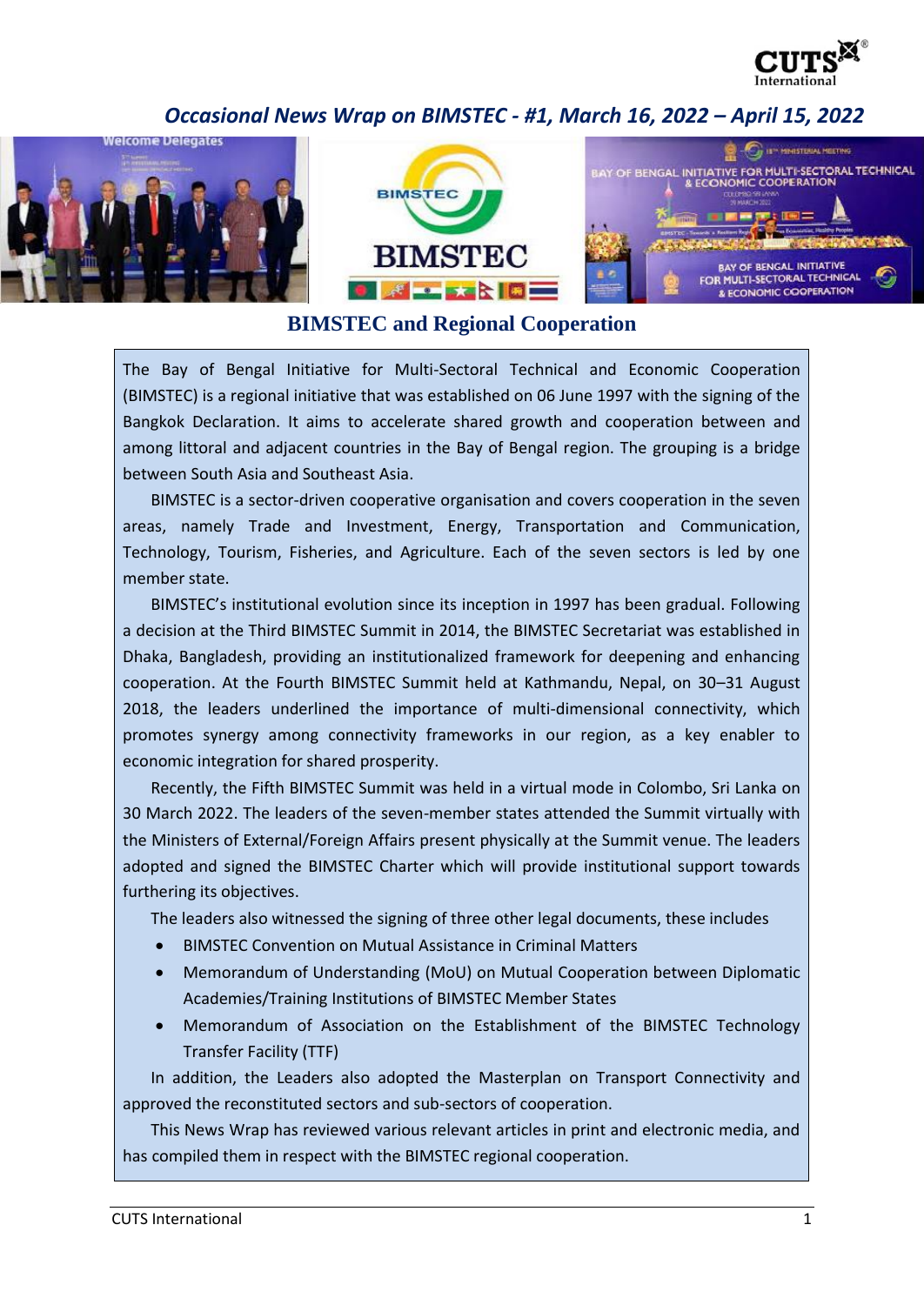| <b>BIMSTEC and Regional Cooperation</b> |                                                                                                                                                                                 |                                                                                                                                                                                                                                                                                                                                                                          |  |
|-----------------------------------------|---------------------------------------------------------------------------------------------------------------------------------------------------------------------------------|--------------------------------------------------------------------------------------------------------------------------------------------------------------------------------------------------------------------------------------------------------------------------------------------------------------------------------------------------------------------------|--|
| $1\,$                                   | Sri Lanka says opportunities for<br>economic growth in BIMSTEC region<br>are promising<br>By ColomboPage News Desk                                                              | BIMSTEC has remained well connected and are<br>natural partners in progress, which is why this<br>organisation has been able flourish and expand<br>over 25 years of its existence.                                                                                                                                                                                      |  |
|                                         | <b>ColomboPage</b><br>March 28, 2022                                                                                                                                            | Hence, BIMSTEC should seize the opportunities<br>for new growth patterns and accelerate<br>activities of trade and investment within this<br>region.                                                                                                                                                                                                                     |  |
| $\overline{2}$                          | Buddhist philosophy forms basis for<br><b>BIMSTEC: PM Deuba</b><br>By Khabarhub<br><b>Khabarhub</b><br>March 30, 2022                                                           | Nepal's Prime Minister Deuba stressed on the<br>need to bring the Buddhist circuit into operation<br>soon to connect Lumbini, the birth place of<br>Gautam Buddha. He also focused on the need to<br>introduce the sustainable development<br>programs and called for stringent steps to curb<br>the climate change.                                                     |  |
| 3                                       | BIMSTEC Summit adopts charter,<br>transport master plan<br>By Press Trust of India<br><b>The Tribune</b><br>March 30, 2022                                                      | BIMSTEC adopted a charter to expand its overall<br>cooperation and firmed up a master plan for<br>transport connectivity at a virtual summit.<br>Henceforth, the BIMSTEC cooperation activities<br>will take place in seven pillars and each of the<br>member countries will lead one pillar.                                                                            |  |
| 4                                       | PM shares possibilities for the region<br>at BIMSTEC summit<br>By Nima Wangdi<br><b>Kuensel</b><br>March 31, 2022                                                               | Lyonchhen Dr Lotay Tshering called on member<br>states to channel their collective efforts and<br>build back better by prioritising some key<br>sectors on the post-Covid path. There is a<br>possibility to take advantage of the BIMSTEC<br>platform that can push for not just affordable<br>but free Internet for everyone in the region.                            |  |
| 5                                       | View: Time has come to realise the<br><b>BIMSTEC</b> dream<br>By Prabir De, Selim Raihan, Ganeshan<br>Wignaraja & Nihal Pitigala<br><b>The Economic Times</b><br>April 02, 2022 | BIMSTEC provides a unique opportunity for its<br>members from South Asia and Southeast Asia to<br>collaborate for mutual benefit. Though, the<br>progress of regional integration in the BIMSTEC<br>has remained slow, the successful<br>implementation of the agreements can pave the<br>way for the hugely aspired greater integration in<br>the Bay of Bengal region. |  |